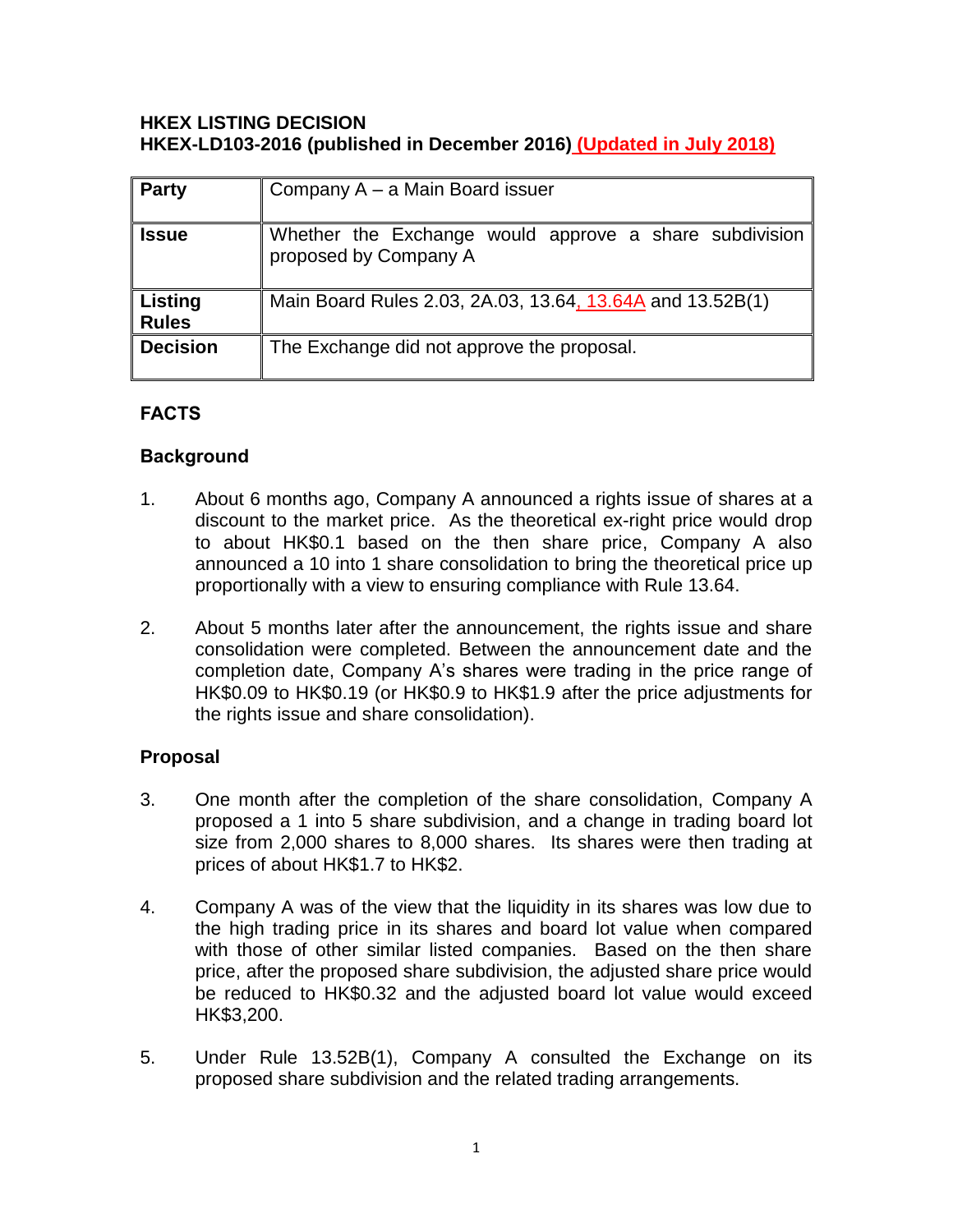#### **LISTING RULES AND RELATED GUIDANCE MATERIAL**

6. Rule 2.03 states that:

*"The Listing Rules reflect currently acceptable standards in the market place and are designed to ensure that investors have and can maintain confidence in the market and in particular that:—*

- *(1) …;*
- *(2) the issue and marketing of securities is conducted in a fair and orderly manner … ;*

*…*

- *(4) all holders of listed securities are treated fairly and equally;*
- *(5) directors of a listed issuer act in the interests of its shareholders as a whole — particularly where the public represents only a minority of the shareholders; and*
- *(6) ….*

*In these last four respects, the rules seek to secure for holders of securities, other than controlling interests, certain assurances and equality of treatment which their legal position might not otherwise provide."*

7. Rule 13.64 states that:

*"Where the market price of the securities of the issuer approaches the extremities of HK\$0.01 or HK\$9,995.00, the Exchange reserves the right to require the issuer either to change the trading method or to proceed with a consolidation or splitting of its securities."*

- 8. As set out in the Exchange's Guide on Trading Arrangements for Selected Types of Corporate Actions, for the purpose of Rule 13.64, the Exchange considers any trading price less than HK\$0.1 to be approaching the extremity.
- 9. Rule 13.52B(1) states that:

*"Where the subject matter of the document may involve a change in or relate to or affect arrangements regarding trading in the issuer's listed securities …, the issuer must consult the Exchange before the document is issued. The document must not include any reference to a specific date or specific timetable in respect of such matter which has not been agreed*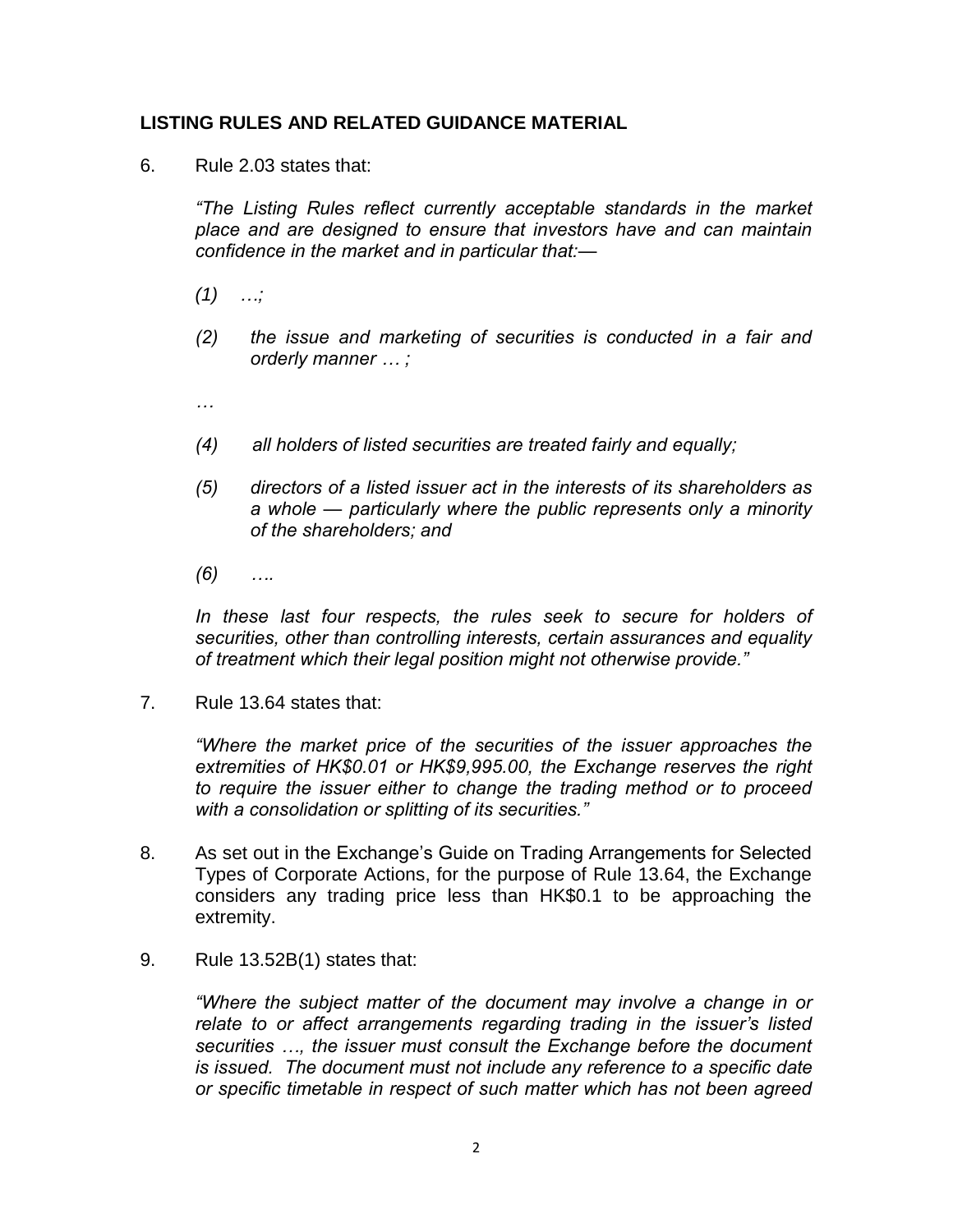*in advance with the Exchange."*

#### **ANALYSIS**

- 10. Issuers may effect share consolidation or subdivision to change the numbers of their shares in issue, resulting in a corresponding increase or decrease in the market price per share. These changes may serve to facilitate trading activities and improve market efficiency. As these corporate actions affect the arrangements for trading shares on the Exchange, issuers must seek the Exchange's prior approval.
- 11. While share consolidation or subdivision itself do not change shareholders' proportionate interests in an issuer, such corporate actions involve costs and they would result in existing shareholders holding odd lots or fractional shares, which are usually traded at prices lower than those in complete board lots. While some issuers would arrange for intermediaries to offer matching services, this could not eliminate the negative effect of such corporate actions for the shareholders, particularly for smaller shareholders holding one or a few board lots.
- 12. In light of this, prior to proceeding with share consolidation or subdivision, directors should consider all the relevant factors and take reasonable steps to demonstrate that the proposal can serve its intended purpose and is in the best interest of the issuer and its shareholders. Factors that directors should take into account, which are not exhaustive:
	- whether the proposed action is justifiable in light of the potential costs and negative impact arising from creation of odd lots to shareholders;
	- that the frequency of any share consolidation or subdivision be kept to a reasonable level to minimize the costs arising from odd lots as a result of unnecessary repeated actions;
	- whether a proposed share consolidation or subdivision may have an effect of offsetting the intention of any prior, or other simultaneous corporate action (e.g. share consolidation followed by share subdivision within a relatively short time span, or share subdivision made in conjunction with an increase in board lot size);
	- whether there is a sufficient demonstration period to support that the share trading price is not temporary and a proposed share consolidation or subdivision is justified (e.g. a reasonable period of high trading price to justify a proposed share subdivision); and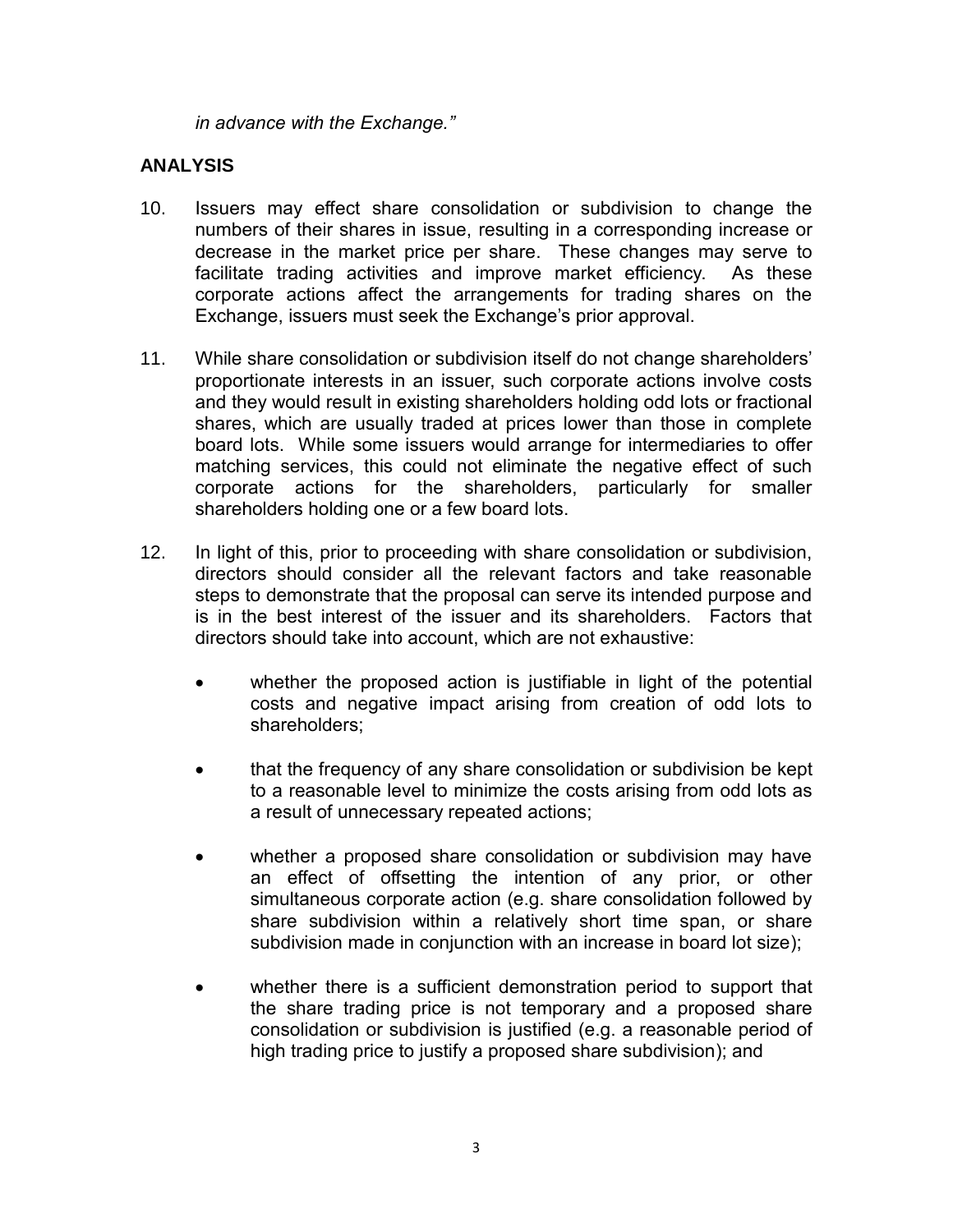- whether there is any other available alternative methods (e.g. change in board lot size instead of share subdivision).
- 13. When considering the case of Company A, the Exchange noted that:
	- Company A submitted that the purpose of the proposed 1 into 5 share subdivision was to increase trading liquidity. However, its proposal also involved an increase in board lot size by 4 times, and the adjusted board lot value would only be slightly below the current value. The combined effects of these corporate actions might not entirely support the purported reason for proposing the actions. Company A failed to justify the proposal and why it would be in the best interest of the shareholders as a whole, particularly taking into account the potential odd lots creation.
	- While there was recent increase in Company A's share price to above HK\$2, its shares were trading at most time during the last 6 months at the price of around HK\$0.9 to HK\$1 only (after the adjustment for share consolidation). Company A was unable to demonstrate that its shares were trading at fairly high prices over a reasonable period to justify its proposed share subdivision.
	- The proposed share subdivision was put forward shortly after completion of the share consolidation. It is not clear how the two actions could be justified within a short period.
	- Company A failed to consider other alternatives (e.g. reducing the board lot size to bring down the value each board lot for its intended purpose of increasing trading liquidity).
- 14. In light of the above, the Exchange considered that Company A had not provided sufficient reasons to support its proposal at this time.

### **CONCLUSION**

15. The Exchange did not approve the proposed share subdivision and increase in board lot size.

# **SUBSEQUENT DEVELOPMENT (Updated in July 2018)**

16. Under Rule 13.64A (which became effective on 3 July 2018), an issuer must not undertake a subdivision (or bonus issue) of shares if its share price adjusted for the subdivision (or bonus issue) is less than HK\$1 based on the lowest daily closing price of the shares during the six-month period before the announcement of the share subdivision (or bonus issue). Without prejudice to the requirements of Rule 13.64A, listed issuers